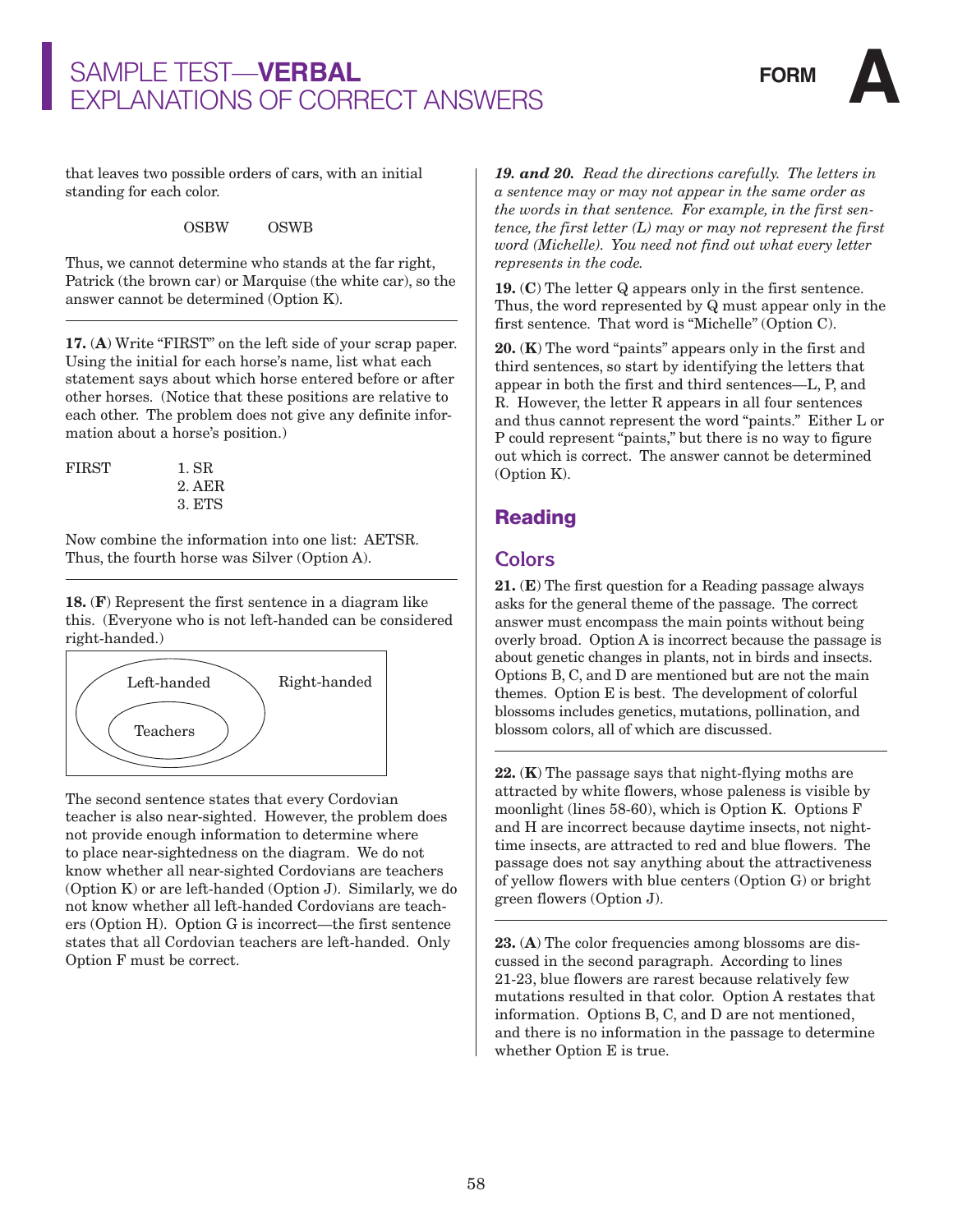**24.** (**G**) The flowers of 150 million years ago are described in the first two sentences. They were either green or white, depending on whether they contained chlorophyll, which is Option G. Options F and H are not mentioned. Option J is incorrect because the reading passage mentions oak blossoms and dogwood blossoms as **examples**, implying that other green and white flowers existed as well. Option K cannot be correct because at that time there were no colorful flowers to attract insects.

**25.** (**E**) The answer is found in the first sentence of the fourth paragraph: to search for nectar, which is Option E. Options A and B might seem attractive, since birds and insects do fertilize plants and help plants reproduce. However, that is the unintentional result, not the reason, for birds and insects to travel from one plant to another. Options C and D imply that the birds and insects desire to change plant characteristics. Again, this may be the consequence, but it is not the intention.

**26.** (**H**) To answer this question, look at the entire third paragraph, not just lines 28-29. Option H best summarizes how pollination occurs—by wind, water, or flying creatures, which can be considered "outside assistance." Options F and K are true statements as written, but they do not answer the question about "outside assistance." There is no information in the passage to support Option G. Option J is incorrect because it does not explain what "outside assistance" means.

#### **Camera**

**27.** (**D**) Options A, B, and C are mentioned in passing, but they are not the themes of the passage. Option E is mentioned only in the last paragraph. Option D best describes what the passage is about—early versions of the concealed camera, examples of its uses, and its role in spy craft.

**28.** (**K**) The answer, Option K, is found in lines 9-11. Despite the name of the camera, amateur photographers, not detectives, used this camera.

**29.** (**D**) The correct answer, Option D, is found in lines 9-12. It is true that early detective cameras resembled boxes (Option A), but that was not their purpose. Options B, C, and E refer to other kinds of cameras, not early detective cameras.

**30.** (**J**) According to lines 23-25, the camera with mirrors allowed the photographer to aim the camera in one direction while photographing something in another direction (Option J). Options F and G refer to early detective cameras, not the camera with mirrors, which resembled an ordinary camera. Option H describes a different use for cameras, as presented in the third paragraph. Option K is not mentioned in the passage.

**31.** (**A**) The correct answer is found in lines 17-19. Option A restates the idea that people were no longer deceived by detective cameras. None of the other options is supported by the passage.

**32.** (**G**) Reread the entire third paragraph to understand the "idea" in line 40. The attempt to use pigeons to photograph the enemy's army position was impractical, but the "idea behind it" was not impractical. In other words, the idea of taking photographs from overhead, without detection, was practical, which is Option G, and the passage gives the example of satellite-mounted cameras to illustrate its practicality. Options F and J were true of other cameras as well as aerial photography, and are too broad to be the "idea" referred to in line 40. Option H describes a use for aerial photography and is not the "idea." Option K refers to the impractical attempt, not to the idea behind it.

#### **No Summer**

**33.** (**B**) Options A and E are details, and Option D, while important, is not the main theme. Option C might look attractive, but the passage is about much more than agriculture in New England. Option B best incorporates the description of the strange summer of 1816 and its possible cause.

**34.** (**F**) The correct answer requires you to make an inference based on information provided early in the second paragraph. Lines 15-16 state that farmers "prepared to plow and plant;" they "expected warm temperatures" (lines 16-17) and were "optimistic" (line 18). Thus, the correct inference is that the farmers expected the weather to be normal and expected their crops to grow, which is Option F. Options H and K are incorrect because the snow and cold weather worsened growing conditions. The replanted crops were stunted or destroyed (line 27), ruling out Option G. Option J is not true; by July, the weather showed little improvement (lines 28-29).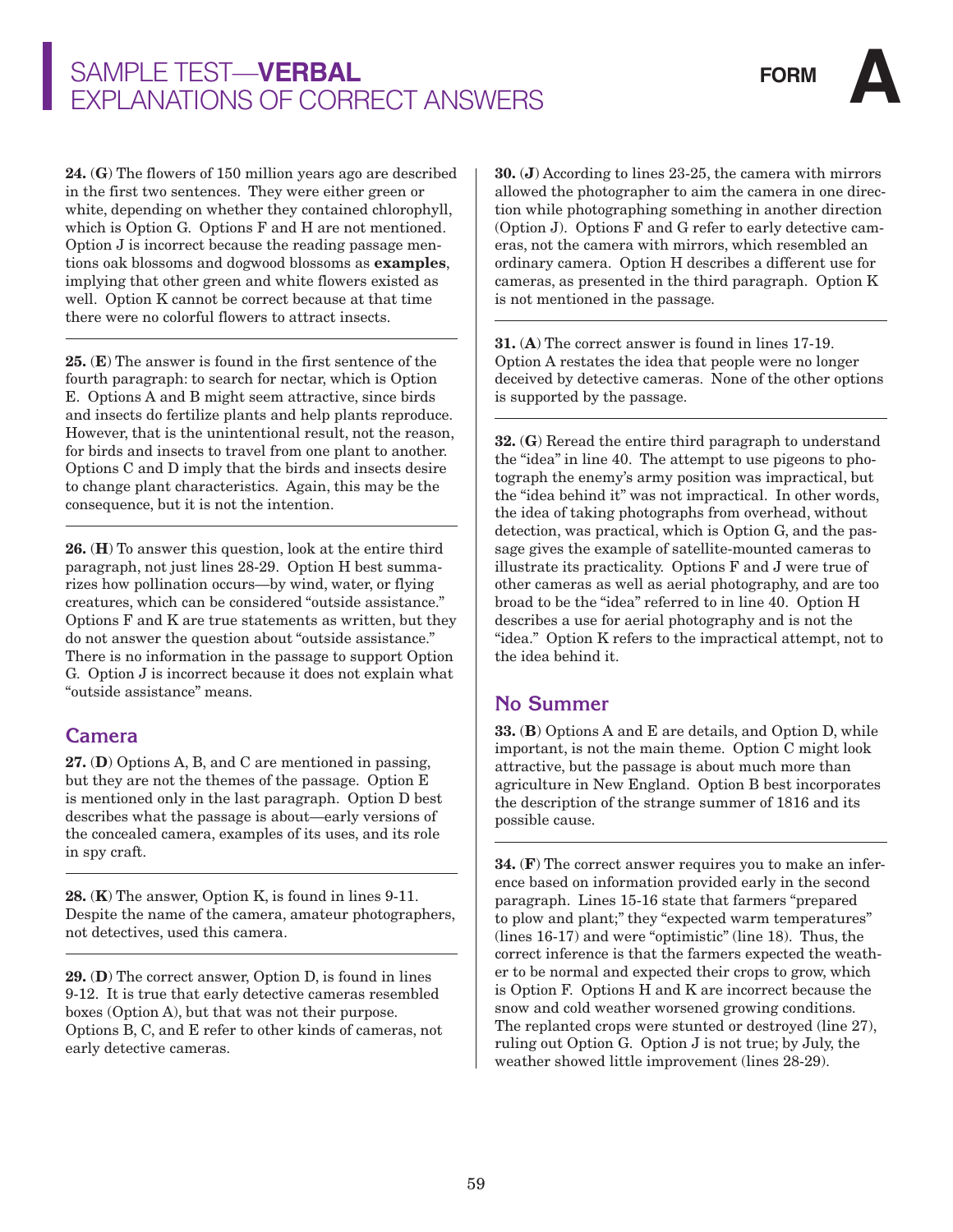**35.** (**C**) The winter of 1816-1817 followed the meager harvest of the summer of 1816. With many crops stunted or destroyed (lines 27-28), one would expect food shortages the following winter, which is Option C. Option A is not mentioned. Options B, D, and E are contradicted by information in the passage.

**36.** (**J**) Reread the entire fourth and fifth paragraphs to understand the phrase "the global nature of weather." They explain how a volcanic eruption in Indonesia affected the weather in New England. In other words, conditions in one part of the world (Indonesia) can affect weather in another part of the world (New England), which is Option J. None of the other options are supported by the passage.

**37.** (**B**) To answer this question, assume that the "year of no summer" was indeed caused by the eruption of Mount Tambora and the lingering dust in the atmosphere. Based on the information in the passage, what else would you expect to have happened? Option B seems possible; dust from the volcanic eruption might block the sunlight and lower temperatures in other areas of the world as well. Options A, C, D, and E are not supported by the passage.

**38.** (**K**) Bessel's theory is summarized in lines 54-57, and Option K restates his theory. Option F is contradicted by lines 35-37, and Option G summarizes the belief of "some religious leaders" (line 40), not Bessel's theory. Options H and J may or may not be true statements, but they were not part of Bessel's theory. The eruption of Mount Pinatubo occurred nearly two centuries after the eruption of Mount Tambora, long after Bessel's lifetime, so he could not have compared the two events.

### **David**

**39.** (**E**) While the passage presents general information on Neoclassicism, it focuses on one Neoclassical painting by Jacques-Louis David and its relationship to the revolution against the French monarchy in the late eighteenth century. This theme is best summarized in Option E. Options A and C are both contradicted by facts presented in the passage. Options B and D may both be true, but they are not the theme of the passage. **40.** (**G**) The opinion of art critics about David's painting is presented in lines 39-40, which says that critics saw it as "too stark and severe." Option G restates this information. Option F is contradicted by line 24, which describes the story of the Horatius brothers as "famous." There is no evidence in the passage to support Options H, J, or K.

**41.** (**C**) Lines 10-13 describe the "classical style" and "heroic themes" that characterize Neoclassicism. The option that best reflects these qualities is Option C. Options A, D, and E are all examples of the "domestic scenes or stories from mythology" (lines 8-9) that were typical of artwork from earlier in the eighteenth century. Option B is unlikely given the political impact of Neoclassicism described in lines 51-53.

**42.** (**F**) The story of the Horatius brothers is summarized in lines 25-26: they were swearing loyalty ("allegiance") to the Roman republic, which is Option F. Option J refers to the sisters, not the brothers. Option H is incorrect because the father was already holding the swords, and Option G is incorrect because the passage describes the setting as **resembling** a stage, not actually being one. Finally, the painting shows an episode from Roman history, not French history, ruling out Option K.

**43.** (**B**) Neoclassicism as a movement is discussed in two places: at the beginning of the first paragraph and the end of the third paragraph. Reread these sections. You are looking for information on what the movement foresaw ("advance indication"). Lines 3-5 describe how Neoclassicism reflected attitudes that led to the "fall of the French monarchy." Similarly, lines 51-53 state that the movement's works reflected trends that "exploded into revolution." Thus, the correct answer is Option B. Options A and E both refer to an earlier art style, and Option C is an earlier period in history. The self-indulgence of the French monarchy (Option D) was occurring at the same time as the Neoclassical movement (lines 46-48).

**44.** (**H**) How the French middle class understood David's painting is discussed in the third paragraph, in particular in lines 44-49. The call to civic devotion and patriotism described here is best summarized in Option H. There is no support in the passage for Options G, J, or K. Option F is not likely given the attitude toward Louis XVI described in lines 51-53.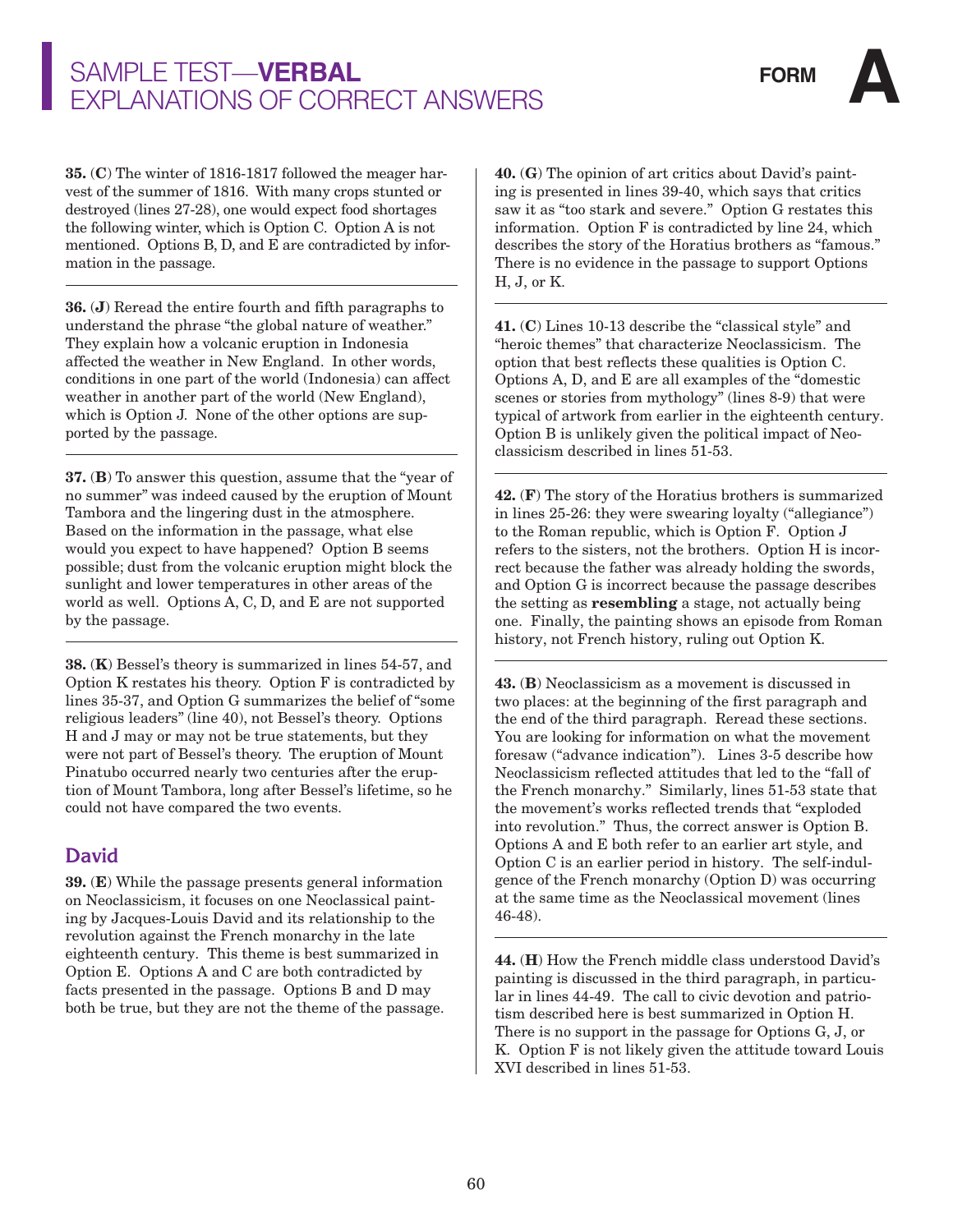

#### **Debates**

**45.** (**D**) Option A is too broad—the passage focuses on a specific event, not on entire careers. Option B is implied in the second-to-last paragraph, but is not specifically discussed. Option C is a detail, not a main point. The best summary is Option D, which includes considerations prior to the debates, the actual event, and some of the consequences. Option E is an important detail, but not the main theme.

**46.** (**G**) The answer is given in lines 7-9, which is summarized in Option G. Option F is a true statement, but it does not explain why people not interested in politics would watch the debates. Kennedy's attractive appearance is not mentioned in the passage, ruling out Option H. Option J does not make sense as a reason for watching the debates, and the passage says that Vice President Nixon was ahead in the polls, which rules out Option K.

**47.** (**A**) The first debate was limited to domestic issues (lines 26-27). Domestic issues are a country's internal affairs, not including international relationships. Only Option A presents a domestic issue, problems of American industry. The other options refer to issues involving other countries or regions of the world.

**48.** (**K**) Reread the last sentence of the passage, and then read each option before choosing your answer. The first three options are true statements, but they do not say anything about the effect of televising the event. The passage does not supply any information to support Option J. Option K is correct. Nixon's greater experience (lines 15-20) would have been more apparent to radio listeners who were not distracted by his poor television appearance.

**49.** (**C**) Kennedy's benefit is summarized in lines 49-53, especially his "charm, poise, and confident manner." These qualities are summarized by Option C: "his attractive personal characteristics." Option A is contradicted by lines 32-33, which state that both candidates dealt calmly and carefully with the issues. The debate centered on domestic issues, ruling out Option B. Options D and E describe Nixon, not Kennedy.

**50.** (**H**) The question asks you to use the information given in the passage to predict what would have happened if the debates had **not** taken place on television (for example, if they had occurred only on radio or in printed form). To answer the question, review the information given about each candidate before the debate. Nixon was ahead in the polls, an experienced public speaker, and had served as vice president (lines 15-20). Kennedy had been criticized for his relative youth and inexperience (lines 22-25). Without the televised debate, if events had followed their course, it is more likely that Nixon, not Kennedy, would have won the election, which is Option H. This line of reasoning rules out Options F and G. Option J is contradicted by lines 67-68. Nixon would have no reason to consider his on-screen performance, which rules out Option K.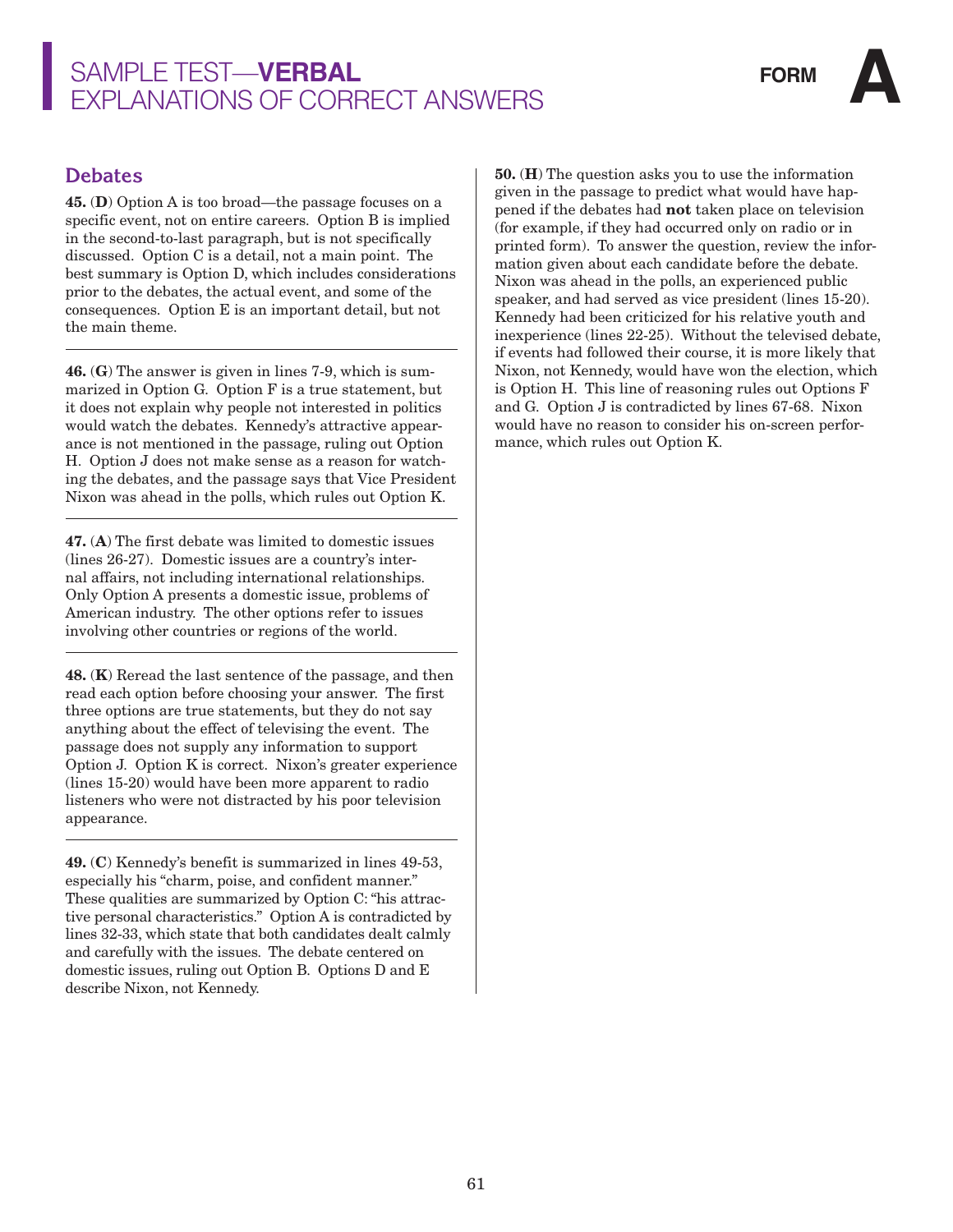**51.** (D) 
$$
\frac{4}{5}
$$
 P = 48  
 $\frac{1}{5}$  P =  $\frac{48}{4}$  = 12  
 $\frac{3}{5}$  P = 12 • 3 = 36

- **52.** (**G**) Since 5.6 ricks and 12.88 dalts are both equal to 1 sind, then  $5.6$  ricks =  $12.88$  dalts. To calculate the number of dalts (*d*) in 1 rick, set up a proportion:
- $\frac{5.6}{12.88} = \frac{1}{d}$  $5.6d = 12.88$  $d = 2.3$
- **53.** (**D**)Since Jack scored a mean of 15 points per game in each of the first 3 games, he must have earned a total of 45 points for the first three games by definition. Use that information to calculate the mean over the four games:

$$
\frac{45+27}{4} = \frac{72}{4} = 18
$$

**54.** (G) 
$$
0.00102 = \frac{102}{N}
$$
  
\n
$$
\frac{100,000}{100,000} \bullet (0.00102) = \frac{102}{N}
$$
\n
$$
\frac{102}{100,000} = \frac{102}{N}
$$
\n
$$
N = 100,000
$$

**55.** (**C**) According to the chart, 22% of people walk to work and 4% ride a bicycle. Subtract to find the percentage of how many more people walk than bicycle:

 $22\% - 4\% = 18\%$ 

 To find the exact number of people, multiply 18% (0.18) by the number of people working in Center City (15,000):

 $15,000 \cdot 0.18 = 2,700$ 

**56.** (**K**) Since Frances' age (F) is given, use that information to find Judy's age (J):

 $J = 2F = 2 \cdot 15 = 30$ 

 So, Judy is 30 years old. Now, use that information to calculate Carmen's age (C):

 $C + n = J$  $C + n = 30$  $C = 30 - n$ 

**57.** (**C**) To calculate the midpoint of a segment, add the values of the two endpoints and divide by 2:

Midpoint of  $\overline{PQ} = \frac{2 + (-6)}{2}$ 2  $\frac{6}{2} = -2$ Midpoint of  $\overline{QR} = \frac{6+2}{2}$ 2  $\frac{2}{1}$  = 4

> To find how many units from one midpoint to the other, subtract the midpoint values:  $4 - (-2) = 6$

**58.** (**F**) Since the figure is drawn to scale, use the values from the grid to solve:

> $(c, d) = (1, 3)$  and  $(a, b) = (-2, 1)$ Then,  $c + a = 1 + (-2) = -1$ , and  $d + b = 3 + 1 = 4.$

The point  $(-1, 4)$  is point R on the graph.

**59.** (C) 
$$
\frac{(-51)(-51)}{17 \cdot 17 \cdot 17} = \frac{(-3)(-3)}{17} = \frac{9}{17}
$$

**60.** (**J**) First, find the prime factorization of each number:

 $2,205 = 3 \cdot 3 \cdot 5 \cdot 7 \cdot 7$  $3.675 = 3 \cdot 5 \cdot 5 \cdot 7 \cdot 7$ 

 Now, determine what each prime factorization has in common, and multiply those:

 $2.205 = 3 \cdot (3 \cdot 5 \cdot 7 \cdot 7) = 3 \cdot 735$  $3,675 = 5 \cdot (3 \cdot 5 \cdot 7 \cdot 7) = 5 \cdot 735$ 

The greatest common factor is 735.

**61.** (**A**) 
$$
|190 - 210| + |19 - 21| + x = 100
$$
  
\n $|-20| + |-2| + x = 100$   
\n $20 + 2 + x = 100$   
\n $x = 78$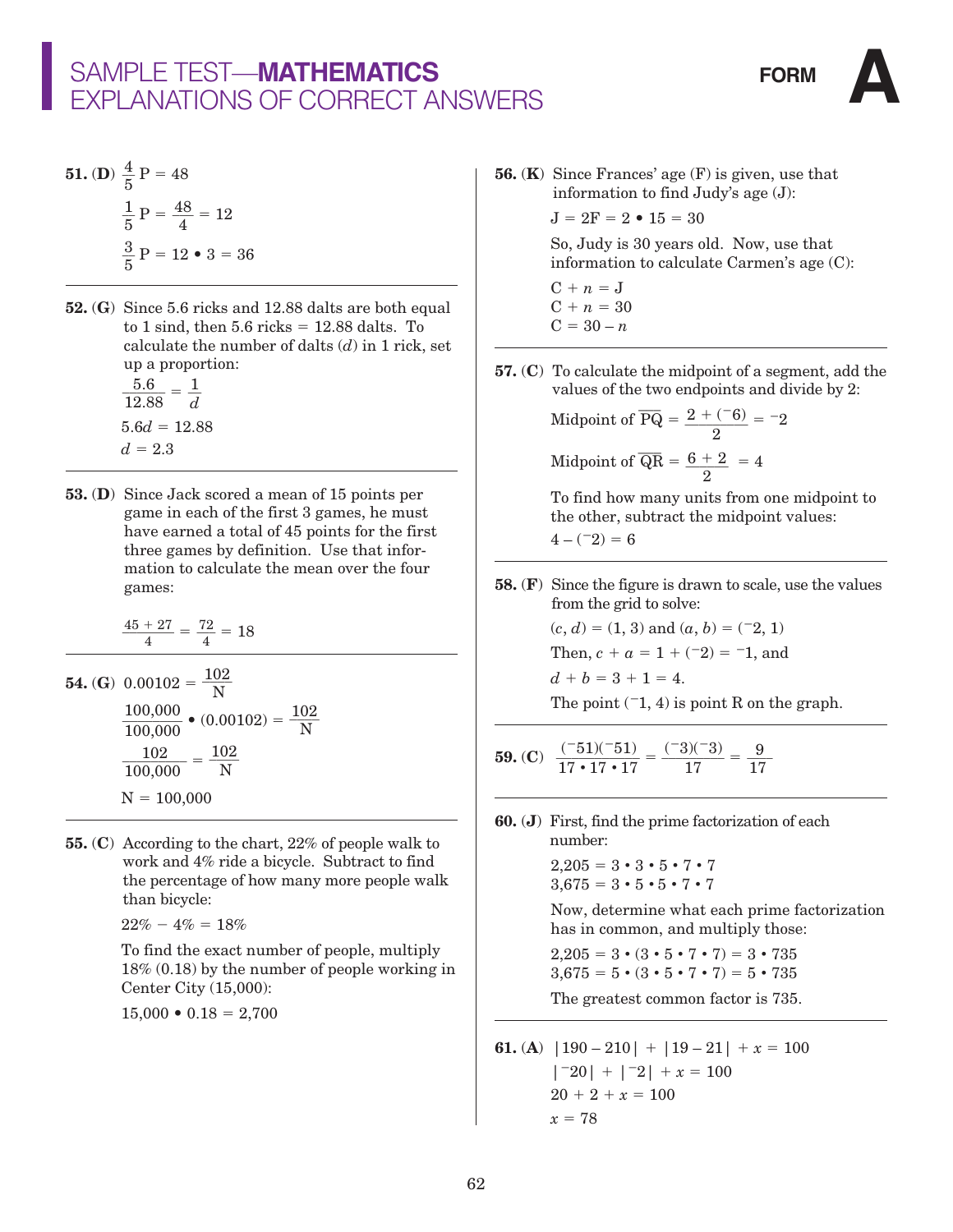- **62.** (**H**) List in order the prime numbers between 6 and 36: 7, 11, 13, 17, 19, 23, 29, and 31. Since there are 8 numbers, find the middle two and calculate the mean to find the median of all the numbers. The middle two are 17 and 19. The mean is  $\frac{17 + 19}{2} = 18$ .
- **63.** (**B**) The pitcher originally contained 44 ounces of juice  $(32 + 12)$ . If *x* ounces of grapefruit juice is added, the pitcher now contains  $44 + x$  ounces of juice.  $12 + x$  ounces of that is grapefruit juice, which makes up  $\frac{1}{3}$  of the entire juice mix. Use that information to set up a proportion to solve for *x*:

 $\frac{12+x}{44+x} = \frac{1}{3}$  $\frac{1}{3}$  $3(12 + x) = 44 + x$  $36 + 3x = 44 + x$  $2x = 8$  $x = 4$  ounces

- **64.** (**G**) The question asks for the number of children with blond hair or brown eyes, but **not both**. According to the chart, 18 children have blond hair and *blue* eyes, and 15 children have brown eyes and *black* hair.  $18 + 15 = 33$  children with blond hair or brown eyes, but not both.
- **65.** (**B**) The scale is 1 foot  $= 0.25$  inch. Since the rest of the question is in inches, change the scale conversion into inches: 1 foot is equal to 12 inches, so  $12$  inches  $= 0.25$  inch.

 Next, set up a proportion, where *x* represents the scale inches for a distance of 36 inches:

$$
\frac{12}{0.25} = \frac{36}{x}
$$
  
12x = 36(0.25)  
12x = 9  

$$
x = \frac{9}{12} = \frac{3}{4} = 0.75
$$
in.

**66.** (**J**) Let *x* be the number of seventh grade students that must join to meet the president's wishes. There are 65 students currently in the club. The percentage of seventh graders is calculated by dividing the number of seventh graders by the total number of students in the club. Using the president's desired percentage of 40% (0.40), the equation is:

$$
\frac{20 + x}{65 + x} = 0.40
$$
  
20 + x = (0.40)(65 + x)  
20 + x = 26 + 0.40x  
0.60x = 6  
x = 10

- **67.** (**C**) The two-digit numbers must be even, so the only possible two-digit numbers must end in 8, since 8 is the only even digit given in the problem. Since the numbers cannot be repeated, the only possibilities for two-digit even numbers are 78 and 98. Thus, the answer is two possible two-digit numbers.
- **68.** (**H**) If the ratio is 5 ounces of gasoline to 6 ounces of oil, then gasoline makes up  $\frac{5}{11}$  of the fuel mix. Use a proportion to calculate the number of ounces of gasoline (*x*) in 33 ounces of mix:
- $\frac{x}{33} = \frac{5}{11}$  $x = 15$  ounces
- **69.** (**B**) Angle LKN =  $75^{\circ}$  because vertical angles are congruent. The interior angles of quadrilateral KLPN sum to 360°. So, angle LPN =  $360 - (120 + 120 + 75) = 45^{\circ}$ . Angle LPN and angle QPR are vertical angles, so  $x = 45$ .
- **70.** (**H**) Let *x* be the number of bundles needed for the roof's area of 416 square feet. Set up a proportion to find *x*:

$$
\frac{x}{416} = \frac{3}{96}
$$

$$
x = 416\left(\frac{3}{96}\right) = 13
$$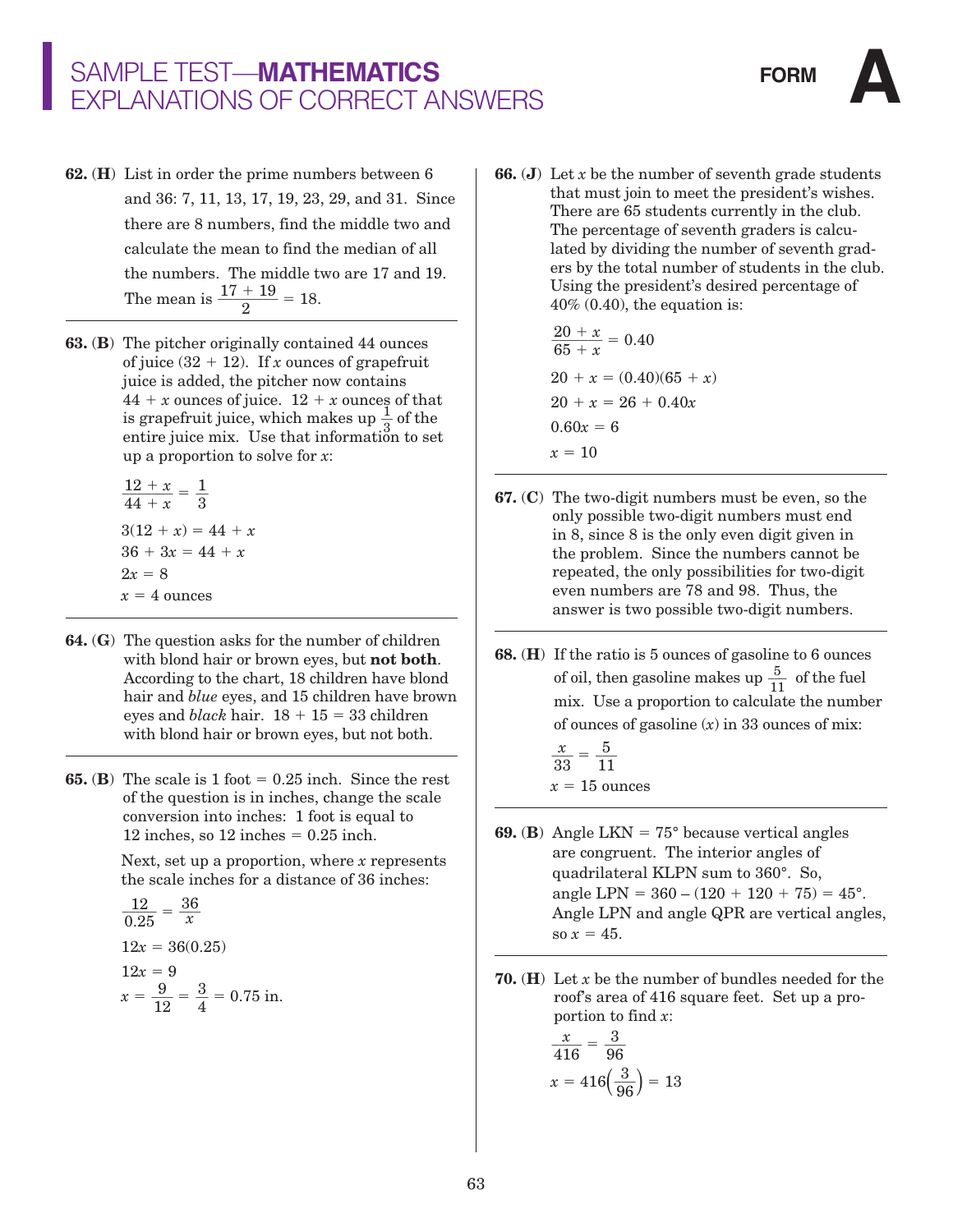

**71.** (**B**) First, change the improper fractions into mixed numbers:

$$
\frac{5}{2} = 2\frac{1}{2}
$$
 and  $\frac{20}{3} = 6\frac{2}{3}$ 

The integers between these two values are 3,

4, 5, and 6. So, there are 4 integers between  $\frac{5}{2}$  and  $\frac{20}{3}$ .

- **72.** (**K**) Since 714 is even, factor out a 2:  $714 = 2 \cdot 357$ . The sum of the digits of 357 is 15, so we know 357 is a multiple of 3:  $714 = 2 \cdot 3 \cdot 119$  Finally, 119 is divisible by 7, so  $714 = 2 \cdot 3 \cdot 7 \cdot 17$
- **73.** (A) Since  $R + S$  is odd, then one of the two variables (R or S) must be odd and the other must be even. Similarly, since  $T-S$  is odd, one of the two variables must be odd and the other must be even. Since S is common to both expressions, if S is odd, then R and T are both even; and if S is even, both R and T are odd. It is not possible to determine which of the two possibilities is true, so Options C, D, and E can be eliminated as the correct answer.

Option  $B(S + T)$  can be eliminated because if  $T-S$  is odd, then  $S + T$  is also odd.

Option  $A (R + T)$  is the only possible answer. If R and T are both odd, then  $R + T$  is even. If R and T are both even, then  $R + T$  is even.

**74.** (**J**) Calculate the locations of points E and F on the number line using the midpoint formula:

Point E = (point A + point C) ÷ 2 =  $\frac{-4 + 6}{8}$  $\frac{1}{2}$  = 1 Point F = (point B + point D) ÷ 2 =  $\frac{-2 + 10}{9}$  $\frac{1}{2}$  = 4

Now calculate the length of  $\overline{EF}$ :  $4-1=3$  units

**75.** (**D**) First, find the amount of the tax charged on the sale price:

> $$1.89 \cdot 0.06 = $0.1134 = $0.11$  (rounded to the nearest cent)

 Then, subtract the original tax from the tax on the sale price calculated above:

 $$0.15 - $0.11 = $0.04$ 

- **76.** (**K**) Roberto began his first 5 hour watch at 6:00 p.m. Since he had 5 hours off before he began his second watch, the second watch began 10 hours after the first watch began. Thus, his third watch began 20 hours after his first watch began. 20 hours after 6:00 p.m. is 2:00 p.m. the next day.
- **77.** (**B**) The formula for the circumference of a circle is  $C = 2r\pi$ . Let *f* be the radius of the front tire and *b* equal the radius of the back tire. Then the circumference of the front tire would be  $2f\pi$  and the circumference of the back tire would be 2*b*π.

 Since it takes the front tire 3 revolutions for every 1 revolution of the back tire, the circumference of the back tire must be three times the circumference of the front tire:

$$
2b\pi = 3(2f\pi)
$$
  

$$
b = 3f
$$

Thus, the radius of the back tire  $(b)$  is 3 times larger than the radius of the front tire (*f*).

**78.** (**H**) Lily has a coupon for 30% off, which means she will pay 70% of the regular price  $(100\% - 30\% = 70\%).$  Lily will pay  $$2.90 \cdot 70\% = $2.03$  for this bag of candy.

> To calculate the price per ounce, divide the final price Lily pays by the number of ounces in the bag:

 $$2.03 \div 12 = $0.16917$ , which rounds to \$0.17

**79. (B)** 
$$
|(16) - (16) + 4| - |3 - 11|
$$
  
\n $|3| - |1 - 8|$   
\n $3 - 8$   
\n $-5$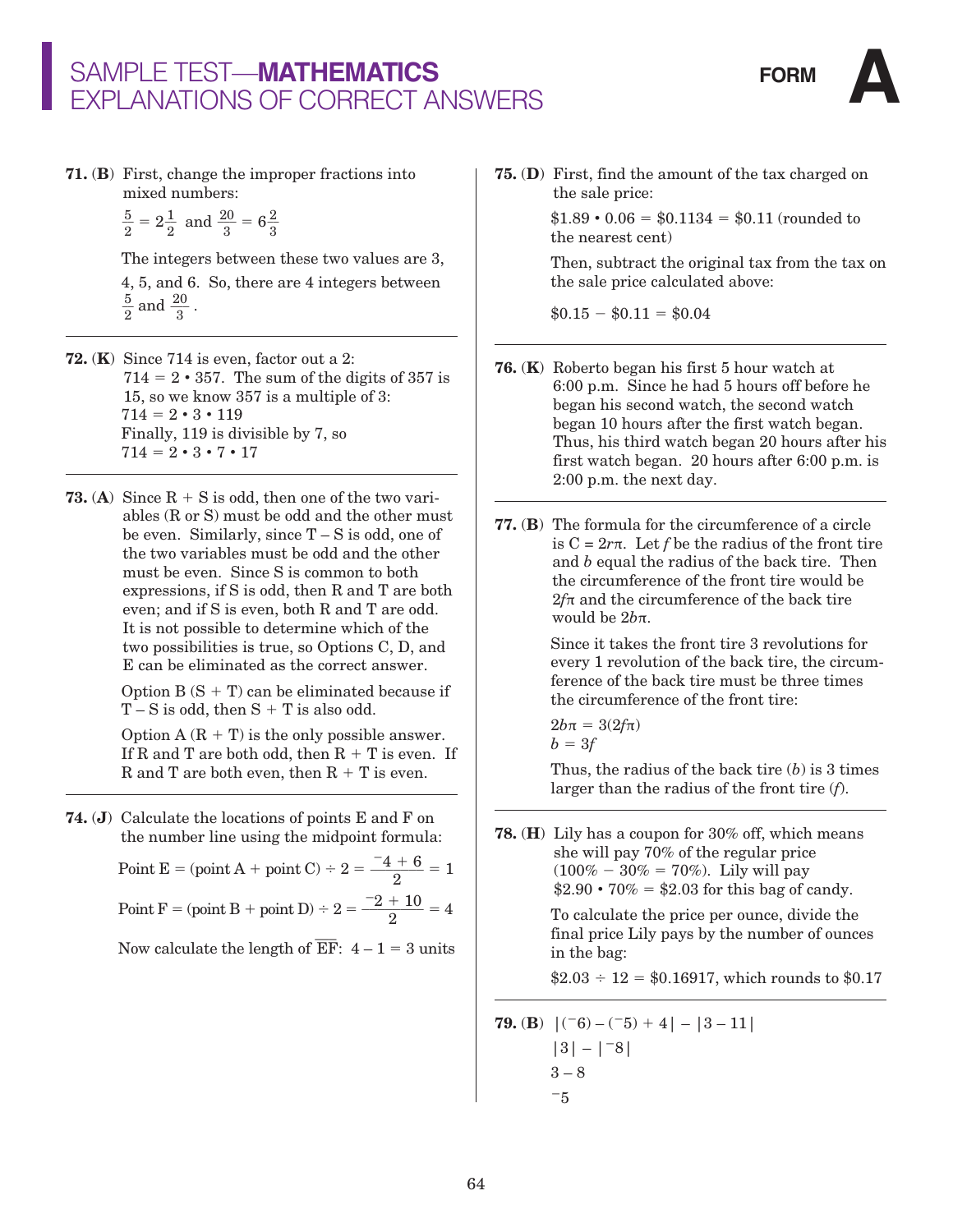**80.** (**G**) Create a proportion to calculate the total number of gallons of paint used:

$$
\frac{\text{Gallons of blue}}{\text{total gallons}} = \frac{8}{8+3} = \frac{6}{x}
$$

$$
8x = 6(11)
$$

$$
x = 8\frac{1}{4} \text{ gallons}
$$

- **81.** (**D**) Of the fractions listed in the options  $(\frac{1}{2}, \frac{1}{3}, \frac{1}{4}, \frac{1}{5}, \text{and } \frac{1}{6})$ ,  $\frac{1}{3}$  and  $\frac{1}{6}$  are the only fractions that can be written as repeating decimals. Adding a non-repeating decimal to a repeating decimal will result in a repeating decimal. Thus, the correct answer must contain two non-repeating decimals, which is option D:  $\frac{1}{4} + \frac{1}{5}$
- **82.** (**J**)  $1 L = 1,000$  mL  $1 L = (1,000)(1,000)$  cu mm = 1,000,000 cu mm
- **83.** (**D**) There were 11 marbles in the box. After 5 were removed, the total number of marbles in the box is now 6. The probability of drawing a green marble is now  $\frac{1}{2}$ , which is equivalent to  $\frac{3}{6}$ . Thus, 3 green marbles remain in the box.

 Originally, there were 4 green marbles in the box, so only 1 green marble was removed. Since a total of 5 marbles were removed from the box, that means 4 of those marbles were red.

**84.** (**F**) To find the speed of the plane, divide the miles travelled by the number of hours:

> First leg:  $900$  miles  $\div$  2 hours = 450 mph Second leg:

1,400 miles ÷  $2\frac{1}{2}$  hours = 560 mph

 The question asks how much greater the speed was in the second leg than in the first, so subtract:  $560 - 450 = 110$  mph

**85.** (**B**) Let *x* be the number of gallons of water the tank holds when completely full. Use the information in the first sentence to set up the equation:

$$
\frac{4}{5}x = \frac{1}{3}x + 21
$$

$$
\frac{12}{15}x - \frac{5}{15}x = 21
$$

$$
7x = 15 \cdot 21
$$

$$
x = 45 \text{ gallons}
$$

- **86.** (**J**) First, set up an equation to express Tom's age (T) and Jordan's age (J) today:
- $\mathrm{T} = \frac{1}{4} \, \mathrm{J}$

Two years from now, Tom's age will be  $T + 2$ and Jordan's age will be  $J + 2$ . Use that information and the information from the second sentence in the question to set up an equation about the relationship between Tom's age and Jordan's age in two years:

$$
T + 2 = \frac{1}{3} (J + 2)
$$

Simplify the above equation for T:

$$
T = \ \frac{1}{3}(J+2) - 2
$$

 Now, set the two equations equal to each other and solve for J:

$$
\frac{1}{4}J = \frac{1}{3}(J + 2) - 2
$$

$$
\frac{1}{4}J = \frac{1}{3}J + \frac{2}{3} - 2
$$

$$
\frac{1}{4}J = \frac{1}{3}J - \frac{4}{3}
$$

 Multiply both sides of the equation by the common denominator (12):

$$
12(\frac{1}{4}J) = 12(\frac{1}{3}J - \frac{4}{3})
$$

$$
3J = 4J - 16
$$

$$
-J = -16
$$

$$
J = 16
$$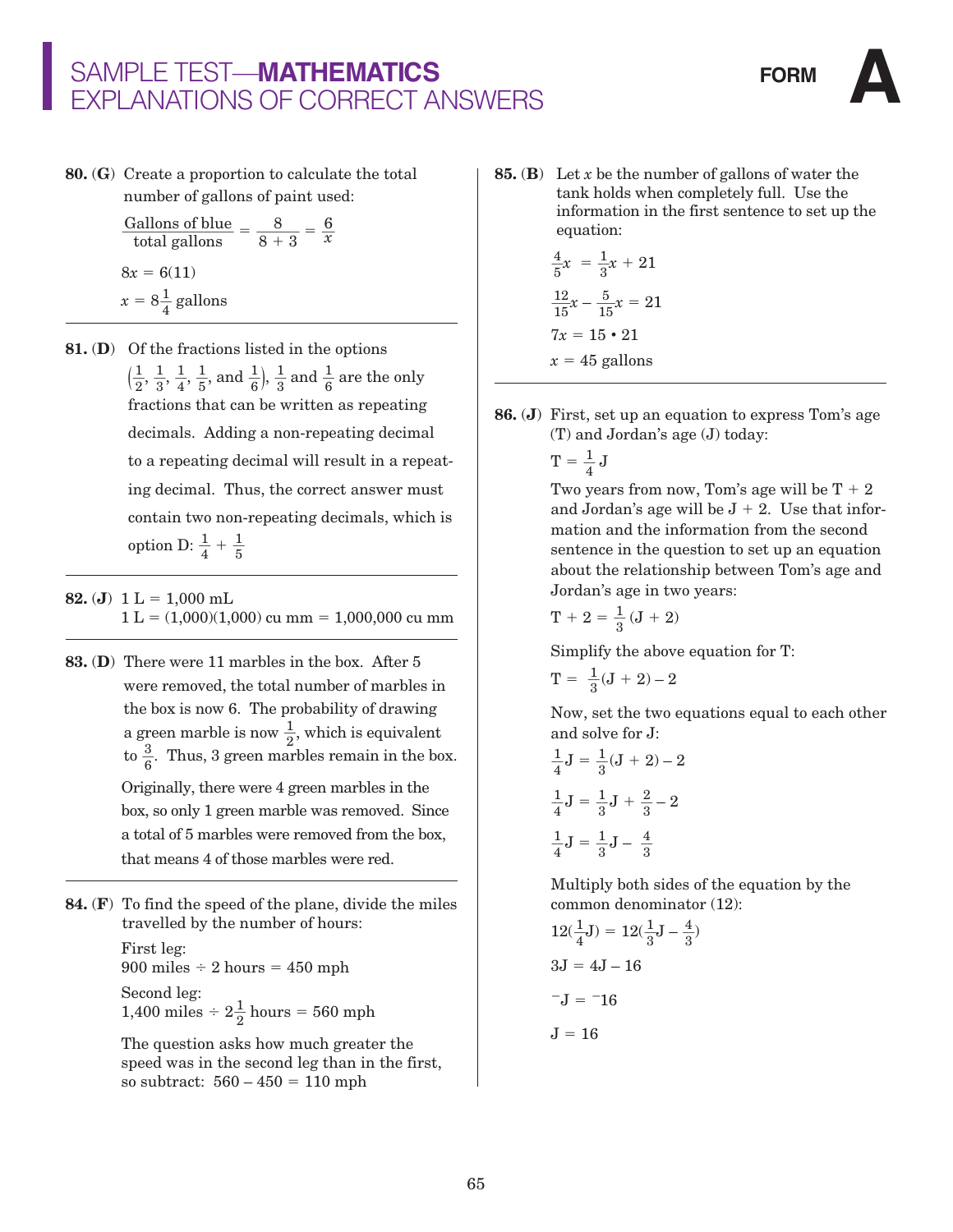**87.** (**C**) The question asks for the number of different ways to create \$0.75 using at least one of each coin. One of each coin (one quarter, one dime, one nickel) is  $$0.25 + $0.10 + $0.05 = $0.40$ . Thus, the first \$0.40 of any solution is already determined. Subtract \$0.40 from \$0.75  $(\$0.75 - \$0.40 = \$0.35)$ , so the question becomes "how many different ways can you make \$0.35 using nickels, dimes, and quarters?" There are 6 ways to create \$0.35 using nickels, dimes and quarters:

> 7 nickels  $5$  nickels  $+1$  dime  $3$  nickels  $+ 2$  dimes

 $1$  nickel  $+3$  dimes 1 quarter  $+$  1 dime  $1$  quarter  $+2$  nickels

**88.** (**G**) Because the volume of the tent is calculated using the area of the cross-section  $\times$  depth (*d*), you can also use this formula to find *d*.

> The area of the cross-section is the sum of the areas of the two triangles and the rectangle.

 The two triangles have the same base length (2 ft) and height (6 ft), so the area of one of the triangles is:

 $\textrm{A}=\frac{1}{2}\times 2\times 6=6~\textrm{sq~ft}$ 

 The area of the center rectangle is:  $A = 4 \times 6 = 24$  sq ft

 So the total area of the cross-section is:  $A = 6 + 6 + 24 = 36$  sq ft

 Use that to calculate the depth of the tent: V = 36*d* 216 = 36*d*  $6 = d$ 

**89.** (**C**) Ryan has 130 pages left to read (150 – 20). He read 20 pages in 30 minutes, which means he read at a rate of 40 pages per 1 hour. To find out how much longer it will take him to finish the assignment, divide the total pages remaining by the number of pages he is able to read per hour:

$$
\frac{130}{40} = 3\frac{1}{4}
$$
 hours

**90.** (**K**) The integers that are included in Set R but not in Set T are 10 through 81. (Note that 82 **is** included in Set T.) To calculate the number of integers between 10 and 81, inclusive, subtract the two endpoints and add 1. (One must be added because the endpoints are both counted in the total)

 $81 - 10 + 1 = 72$ 

**91.** (**B**) First, find the amount by which Joe is currently exceeding the speed limit of 55 miles per hour:

$$
65\frac{1}{2}-55=10\frac{1}{2}\, \mathrm{mph}
$$

He increased his speed at a rate of  $1\frac{1}{2}$  mph each half-minute, or 3 mph every minute. To determine how many minutes he has been exceeding the speed limit, divide:

$$
10\frac{1}{2} \div 3 = \frac{7}{2} = 3\frac{1}{2}
$$
 minutes

**92.** (**F**) The question asks for the number of positive two-digit numbers evenly divisible by 4. The smallest such number is 12 ( $4 \times 3$ ), and the largest is 96 ( $4 \times 24$ ). Thus, the two-digit numbers evenly divisible by 4 are  $4 \times 3$ ,  $4 \times 4$ ,  $4 \times 5$ , and so on up to  $4 \times 24$ .

> To find how many such numbers there are, subtract the lowest value from the greatest value:  $24 - 3 = 21$ .

 However, since each endpoint is included  $(4 \times 3$  and  $4 \times 24)$ , add 1 to that value to get the exact count of the numbers:  $21 + 1 = 22$ 

**93.** (A) After Ang gives Julia  $\frac{1}{3}$  of his money (which can be expressed as  $\frac{1}{3}x$  or  $\frac{x}{3}$ ), Julia has  $y + \frac{x}{3}$  in her account. If she spends  $\frac{1}{4}$  of that amount, the expression is now:

$$
\frac{1}{4}\left(y + \frac{x}{3}\right) = \frac{y}{4} + \frac{x}{12}
$$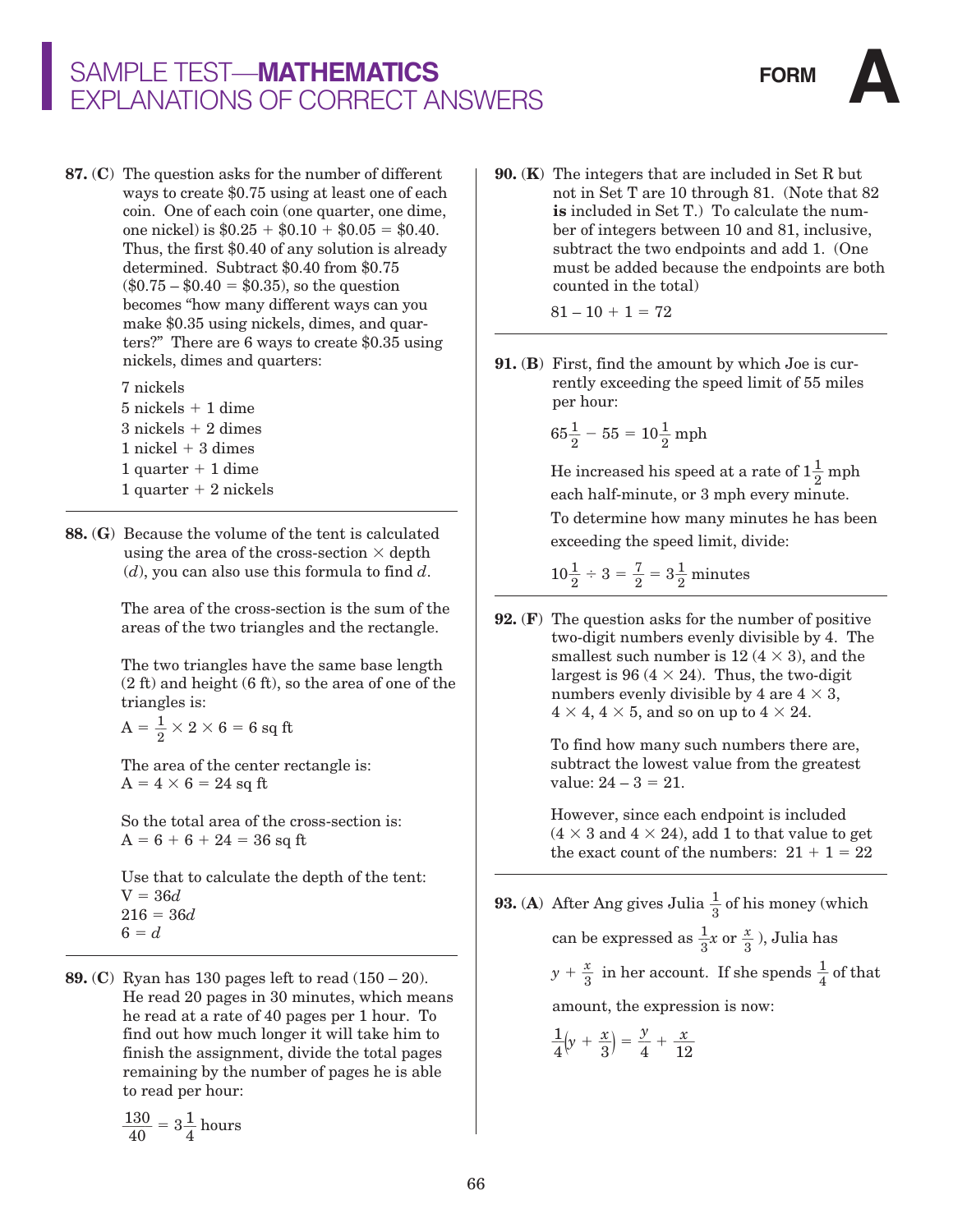**94.** (**F**) Each chair costs Arnold \$150 to make, and he sells the chair for \$275. His profit is found by subtracting the cost from the price:

 $$275 - $150 = $125$  per chair

 If Arnold makes and sells 25 chairs in a week, his initial profit is  $25 \cdot $125 = $3,125$ . However, Arnold has additional fixed expenses of \$1,250 per week, so this cost must also be subtracted. Thus, his final profit is:

 $\$3,125 - \$1,250 = \$1,875$ 

**95.** (**B**) To find the mean salary for all 12 employees, find the sum for each group. Thus, 4 people earned a total of \$272,000 and 8 people earned a total of \$376,000. Use the mean formula:

> $272,000 + 376,000$ 648,000 12  $= $54,000$  $\overline{4 + 8}$

**96.** (**H**) To answer this question, assign several positive and negative values to *x* and determine what the value of the expression will be:

| $\boldsymbol{\mathcal{X}}$ | $1 - x^2$ |
|----------------------------|-----------|
| -2                         | -3        |
|                            | 0         |
| $\overline{0}$             | 1         |
|                            | $\Omega$  |
| $\overline{2}$             | -3        |

 The pattern shows the largest possible value of the expression is 1, which occurs when  $x = 0$ .

**97.** (**D**) The volume of the container is  $10 \times 10 \times 10 = 1,000$  cubic feet. Since it is already half full at 9:00 a.m., it will begin to overflow after 500 cubic feet of water is added to it.

> 7 cubic feet of water are being added per minute, but 2 cubic feet of water leak out per minute. That means  $7 - 2 = 5$  cubic feet of water are being added to the tank each minute.

500 cubic feet  $\div$  5 cubic feet per minute  $= 100$  minutes

 100 minutes is equal to 1 hour 40 minutes. 1 hour 40 minutes after 9:00 a.m. is 10:40 a.m.

**98.** (**K**) The question says that an equal number (*x*) of each type of space was purchased. To find the number of each type of space that was purchased, multiply the price per type by *x* and set it equal to the total amount spent:

> $200x + 350x + 600x = 11,500$  $1,150x = 11,500$  $x = 10$

 Thus, the store purchased 10 units of each type of space. To find the total **amount** of page space purchased, multiply each type of space by 10 and add:

$$
(10 \cdot \frac{1}{4} \text{ page}) + (10 \cdot \frac{1}{2} \text{ page}) + (10 \cdot 1 \text{ page})
$$

$$
= 2\frac{1}{2} + 5 + 10 = 17\frac{1}{2} \text{ pages}
$$